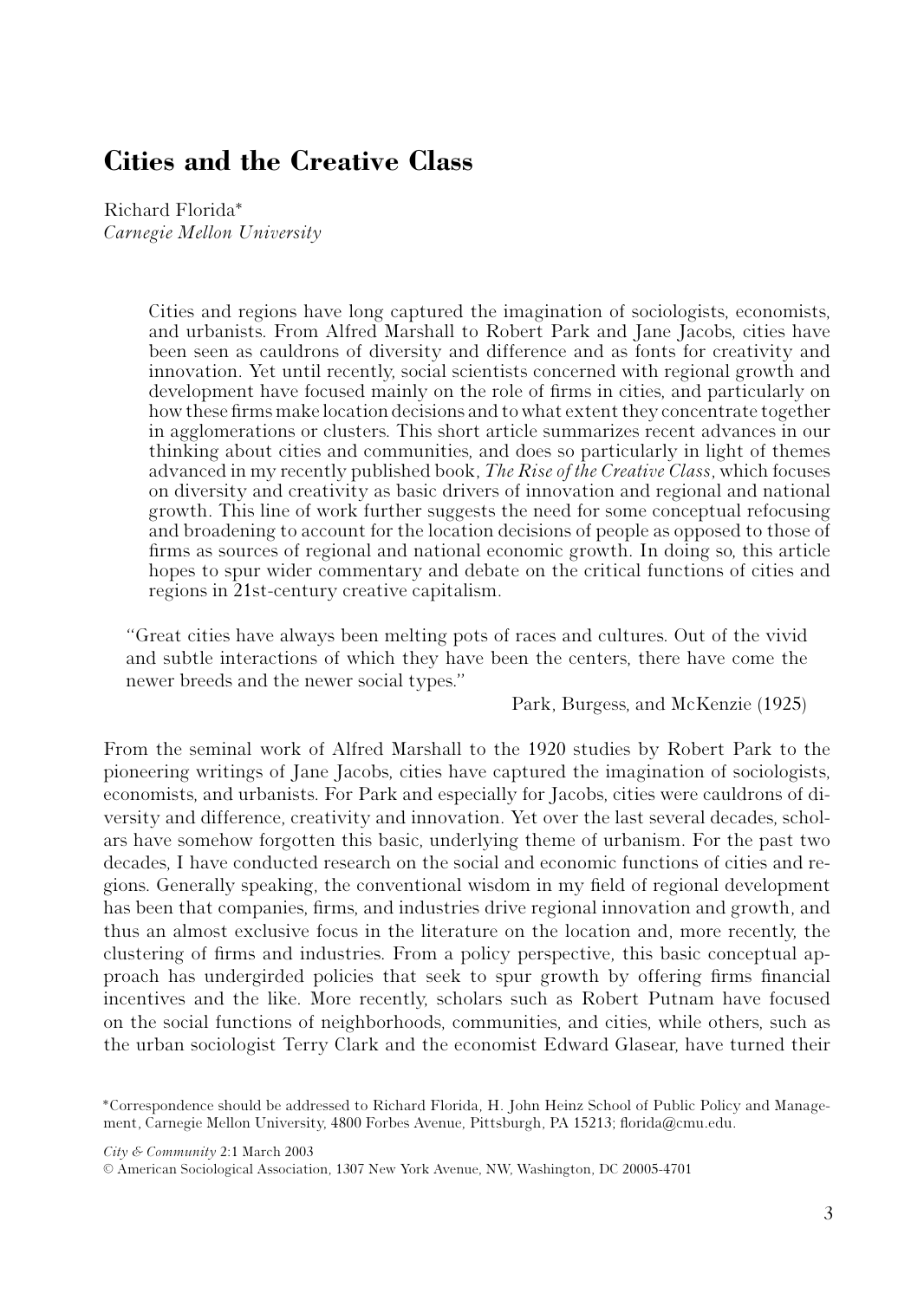attention toward human capital, consumption, and cities as lifestyle and entertainment districts.

This short article summarizes recent advances in our thinking about cities and communities, and does so particularly in light of themes advanced in my recently published book *The Rise of the Creative Class* (Florida, 2002). In doing so, I hope to spur wider commentary and debate on the critical functions of cities and regions in 21st-century creative capitalism.

#### WHY GEOGRAPHY IS NOT DEAD

Perhaps the greatest of all the modern myths about cities is "geography is dead." With the Internet and modern telecommunication and transportation systems, the thinking goes, it is no longer necessary for people who work together to *be*together, so they won't be. But this end of geography theme has been with us since the turn of the 19th century, when experts predicted that technologies from telegraph and the telephone to the automobile and the airplane would essentially kill off cities. In his widely read 1998 book, *New Rules for the New Economy*, Kelly wrote, "The New Economy operates in a 'space' rather than a place, and over time more and more economic transactions will migrate to this new space" (1998, pp. 94–95). Kelly then qualifies this to some degree, writing that: "Geography and real estate, however, will remain, well ... real. Cities will flourish, and the value of a distinctive place, such as a wilderness area, or a charming hill village, will only increase." Still, he reiterates that "People will inhabit places, but increasingly the economy inhabits a space."

Never has a myth been easier to deflate. Not only do people remain highly concentrated, the economy itself—the high-tech, knowledge-based, and creative-content industries that drive so much of economic growth—continues to concentrate in specific places from Austin and Silicon Valley to New York City and Hollywood, just as the automobile industry once concentrated in Detroit. Students of urban and regional growth, from Robert Park (1925) and Jane Jacobs (1961, 1969, 1984) to Wilbur Thompson (1965), have long pointed to the role of places as incubators of creativity, innovation, and new industries (see also Ullman, 1958). In addition, the death-of-place prognostications contradict the qualitative research I have conducted analyzing the role of place in an individual's location decisions. From the countless interviews, the focus groups I've observed, and the statistical research I've done, it is apparent that place and community are more critical factors than ever before. And it appears that place, rather than being an abstract "space" as Kelly suggests, is essential to economic life. The economy itself increasingly takes form around real concentrations of people in real places.

#### AGGLOMERATION AND CLUSTER THEORIES

Many researchers, sociologists, and academics have theorized on the continued importance of place in economic and social life. An increasingly influential view suggests that place remains important as a locus of economic activity because of the tendency of firms to cluster together. This view builds on the influential theories of the economist Alfred Marshall, who argued that firms cluster in "agglomerations" to gain productive efficiencies. The contemporary variant of this view, advanced by Harvard Business School professor Michael Porter, has many proponents in academia and in the practice of economic development (Porter, 1998, 2000a, 200b). It is clear that similar firms tend to cluster. Examples of this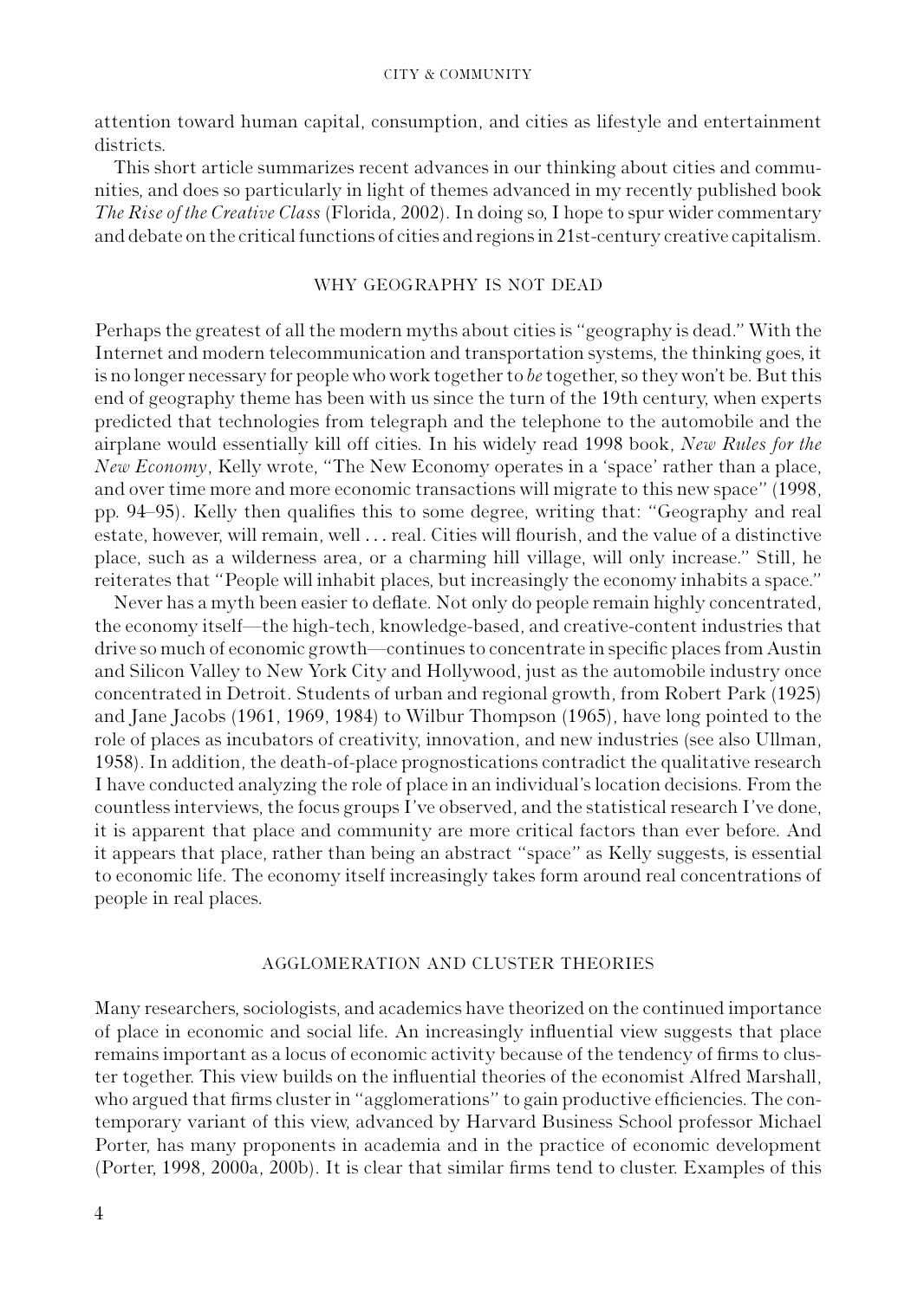sort of agglomeration include not only Detroit and Silicon Valley, but the *maquiladora* electronics and auto-parts districts in Mexico, the clustering of disk-drive makers in Singapore and of flat-panel-display producers in Japan, and the garment district and Broadway theatre district in New York City.

The question is not whether firms cluster but why. Several answers have been offered. Some experts believe that clustering captures efficiencies generated from tight linkages between firms. Others say it has to do with the positive benefits of co-location, or what they call "spillovers." Still others claim it is because certain kinds of activity require face-to-face contact (Feldman, 2000; Jaffe, 1989; Audretsch and Feldman, 1996; Audretsch, 1989). But these are only partial answers. More importantly, companies cluster in order to draw from concentrations of talented people who power innovation and economic growth. The ability to rapidly mobilize talent from such a concentration of people is a tremendous source of competitive advantage for companies in our time-driven economy of the creative age.

## THE SOCIAL CAPITAL PERSPECTIVE

An alternative view is based on Robert Putnam's social capital theory. From his perspective, regional economic growth is associated with tight-knit communities where people and firms form and share strong ties (Putnam, 2000). In his widely read book *Bowling Alone*, he makes a compelling argument that many aspects of community life declined precipitously over the last half of the 20th century (Putnam, 2000; see also Putnam, 1993, 1996). Putnam gets his title from his finding that from 1980–1993, league bowling declined by 40 percent, whereas the number of individual bowlers rose by 10 percent. This, he argues, is just one indicator of a broader and more disturbing trend. Across the nation, people are less inclined to be part of civic groups: voter turnout is down, so is church attendance and union membership, and people are less and less inclined to volunteer. All of this stems from what Putnam sees as a long-term decline in social capital.

By this, he means that people have become increasingly disconnected from one another and from their communities. Putman finds this disengagement in the declining participation in churches, political parties, and recreational leagues, not to mention the loosening of familial bonds. Through painstakingly detailed empirical research, he documents the decline in social capital in civic and social life. For Putman, declining social capital means that society becomes less trustful and less civic-minded. Putnam believes a healthy, civicminded community is essential to prosperity.

Although initially Putnam's theory resonated with me, my own research indicates a different trend. The people in my focus groups and interviews rarely wished for the kinds of community connectedness Putnam talks about. If anything, it appeared they were trying to get away from those kinds of environments. To a certain extent, participants acknowledged the importance of community, but they did not want it to be invasive or to prevent them from pursuing their own lives. Rather, they desired what I have come term "quasi-anonymity." In the terms of modern sociology, these people prefer weak ties to strong.

This leads me to an even more basic observation. The kinds of communities that we both desire and that generate economic prosperity are very different than those of the past. Social structures that were important in earlier years now work against prosperity. Traditional notions of what it means to be a close, cohesive community and society tend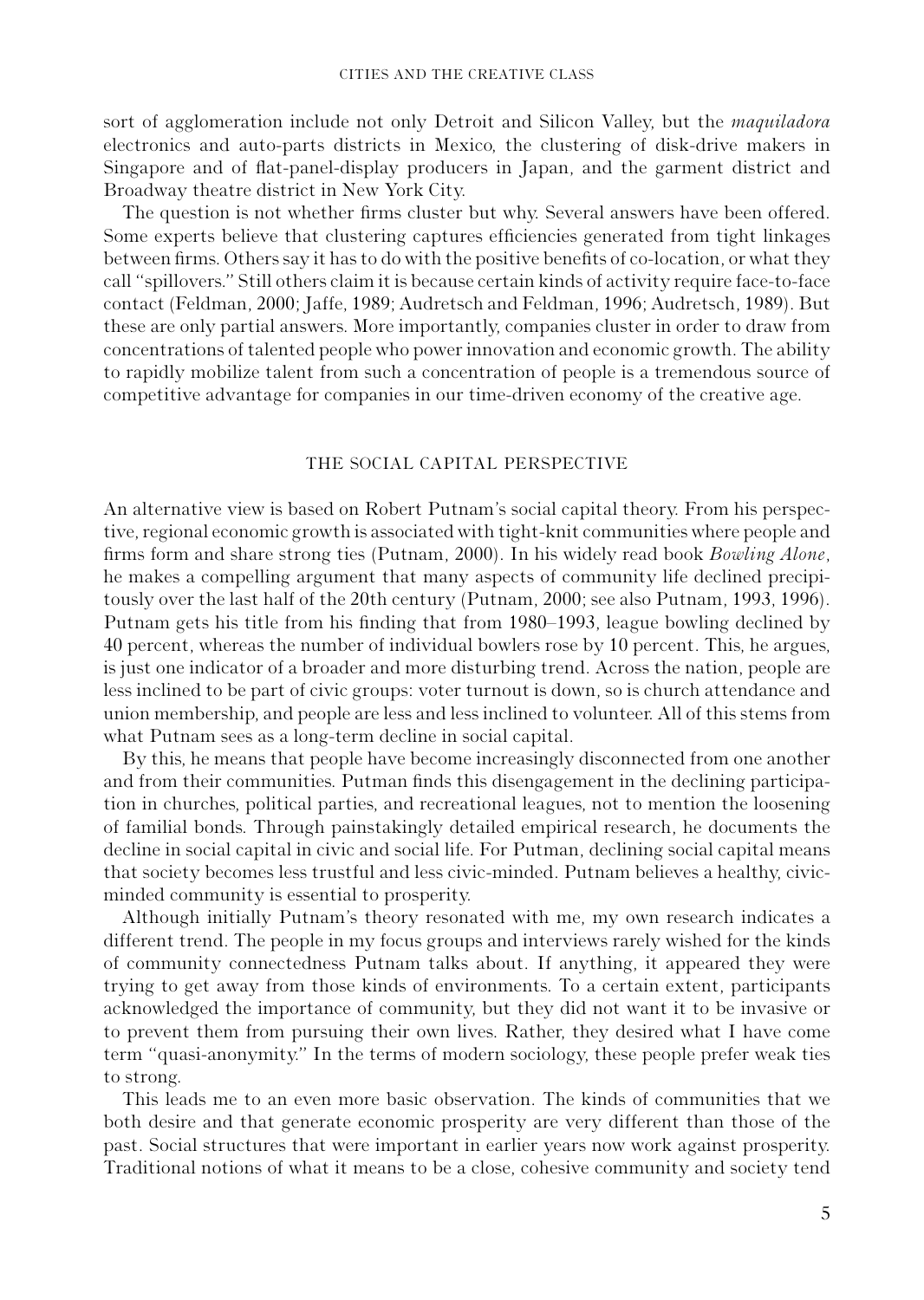to inhibit economic growth and innovation. Where strong ties among people were once important, weak ties are now more effective. Those social structures that historically embraced closeness may now appear restricting and invasive. These older communities are being exchanged for more inclusive and socially diverse arrangements. These trends are also what the statistics seem to bear out.

All of this raises deep questions that run to the very core of community and society. The life we think of as a key to America's golden age—strong ties between families and friends, close neighborhoods, and those attributes that come along with such communities, such as civic clubs and vibrant electoral politics, to name a few—is giving way to weaker tied yet more diverse communities. These newer communities are also more effective at generating economic growth and attracting high technology to a region. In the main, the ways that communities create economic growth has been transformed.

Historically, strong-tied communities were thought to be beneficial. However, there are some theorists that argue the disadvantages of such tight bonds. Indeed, social capital can and often does cut both ways: it can reinforce belonging and community, but it can just as easily shut out newcomers, raise barriers to entry, and retard innovation. Adam Smith long ago noted this dilemma in his *Wealth of Nations,* lashing out at merchants who formed tightly knit cliques for precisely such reasons: "People of the same trade seldom meet together, even for merriment or diversion, but the conversation ends in a conspiracy against the public" (Smith, 1776). Mancur Olson later applied much the same thinking to show how tightly knit communities can insulate themselves from outside pressure and sow the seeds of their own demise (Olson, 1971, 1986). Or, as Portes and Landout put it, "The same strong ties that help members of a group often enable it to exclude outsiders" (Portes and Landout, 1996).

Places with dense ties and high levels of traditional social capital provide advantages to insiders and thus promote stability, while places with looser networks and weaker ties are more open to new comers and thus promote novel combinations of resources and ideas.<sup>1</sup>

# HUMAN CAPITAL AND URBAN-REGIONAL GROWTH

Over the past decade or so, a potentially more powerful theory for city and regional growth has emerged. This theory postulates that people are the motor force behind regional growth. Its proponents thus refer to it as the "human capital" theory of regional development.

Economists and geographers have always accepted that economic growth is regional that it is driven by, and spreads from, specific regions, cities, or even neighborhoods. The traditional view, however, is that places grow either because they are located on transportation routes or because they have natural resources that encourage firms to locate there. According to this conventional view, the economic importance of a place is tied to the efficiency with which one can make things and do business. Governments employ this theory when they use tax breaks and highway construction to attract business. But these cost-related factors are no longer as crucial to success.

The proponents of the human capital theory argue that the key to regional growth lies not in reducing the costs of doing business, but in endowments of highly-educated and productive people. The human capital theory—like many theories of cities and urban areas—owes a debt to Jane Jacobs. Decades ago, Jacobs noted the ability of cities to attract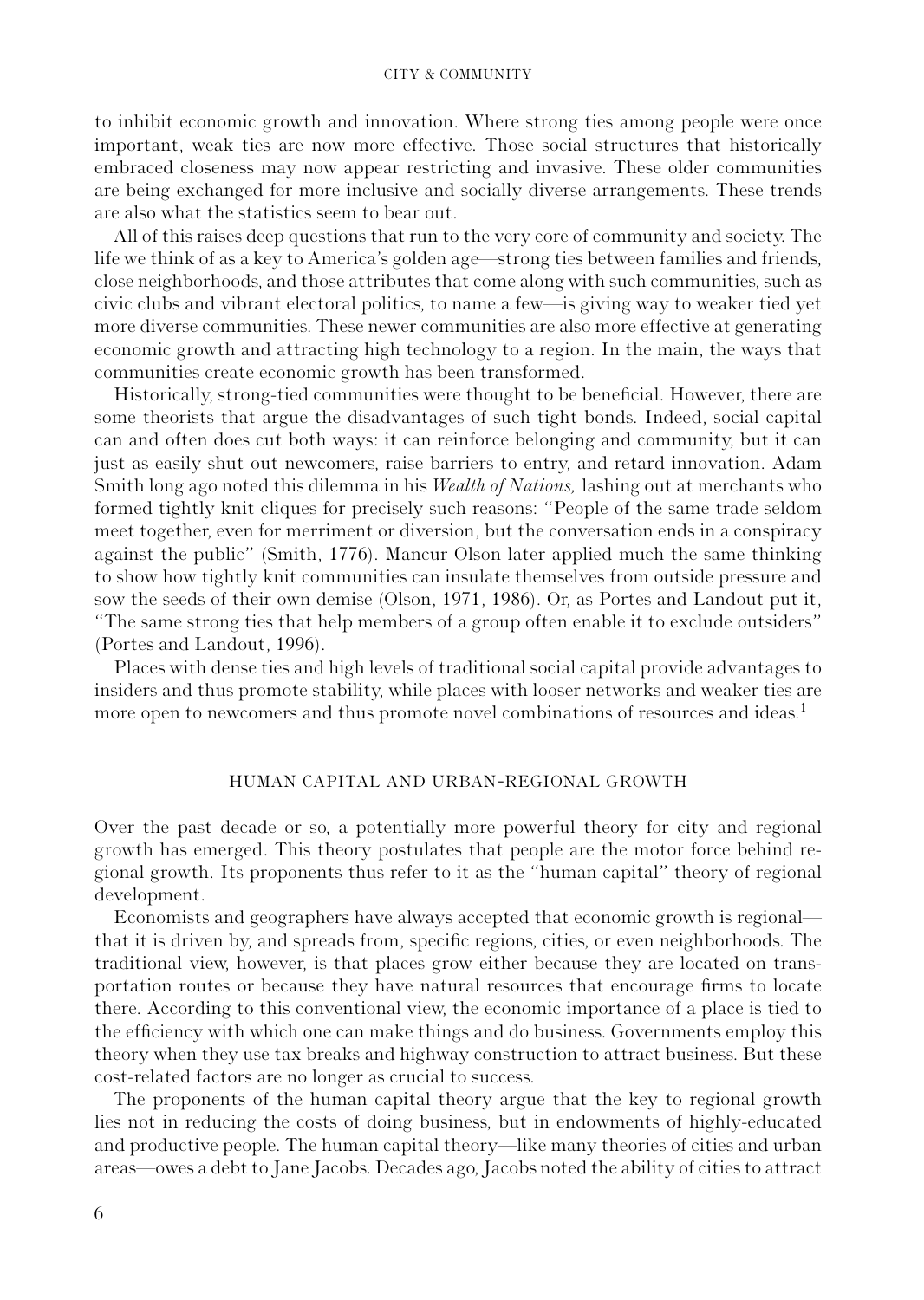creative people and thus spur economic growth (Jacobs, 1984). The Nobel-prize-winning economist Robert Lucas sees the productivity effects that come from the clustering of human capital as the critical factor in regional economic growth, referring to this as a "Jane Jacobs externality." Building on Jacobs's seminal insight, Lucas contends that cities would be economically unfeasible if not for the productivity effects associated with endowments of human capital, writing that:

If we postulate only the usual list of economic forces, cities should fly apart. The theory of production contains nothing to hold a city together. A city is simply a collection of factors of production—capital, people and land—and land is always far cheaper outside cities than inside. ... It seems to me that the "force" we need to postulate to account for the central role of cities in economic life is of exactly the same character as the "external human capital." ...What can people be paying Manhattan or downtown Chicago rents for, if not for being near other people? (Lucas, 1988, pp. 38–39)

Studies of national growth find a clear connection between the economic success of nations and their human capital, as measured by the level of education. This connection has also been found in regional studies of the United States. In a series of studies, Harvard University economist Edward Glaeser and his collaborators have found considerable empirical evidence that human capital is the central factor in regional growth (Glaeser, 1998, pp. 139–160; see also Glaeser, 2000; Rauch, 1993, pp. 380–400; Simon, 1998, pp. 223–243; Simon and Nardinelli, 1996, pp. 384–413, Mathur, 1999, pp. 203–216). According to Glaeser, such clustering of human capital is the ultimate source of regional agglomerations of firms: firms concentrate to reap the advantages that stem from common labor pools, not, according to Glaeser, to tap the advantages from linked networks of customers and suppliers as is more typically argued. Research by one of Glaeser's graduate students, Spencer Glendon, shows that a good deal of city growth over the 20th century can be traced to those cities' levels of human capital at the beginning of the century (Glendon, 1998). Places with a greater number of talented people grew faster and were better able to attract more talent.

## THE CREATIVE CAPITAL PERSPECTIVE

The human capital theory establishes that creative people are the driving force in regional economic growth. From that perspective, economic growth will occur in places that have highly educated people. But in treating human capital as a stock or endowment, this theory begs the question: Why do creative people cluster in certain places? In a world where people are highly mobile, why do they choose some cities over others and for what reasons?

Although economists and social scientists have paid a lot of attention to how companies decide where to locate, they have virtually ignored how people do so. This is the fundamental question I have tried to answer. In my interviews and focus groups, the same answer kept coming back: people said that economic *and* lifestyle considerations both matter, and so does the mix of both factors. In reality, people were not making the career decisions or geographic moves that the standard theories said they should: They were not slavishly following jobs to places. Instead, it appeared that highlyeducated individuals were drawn to places that were inclusive and diverse. Not only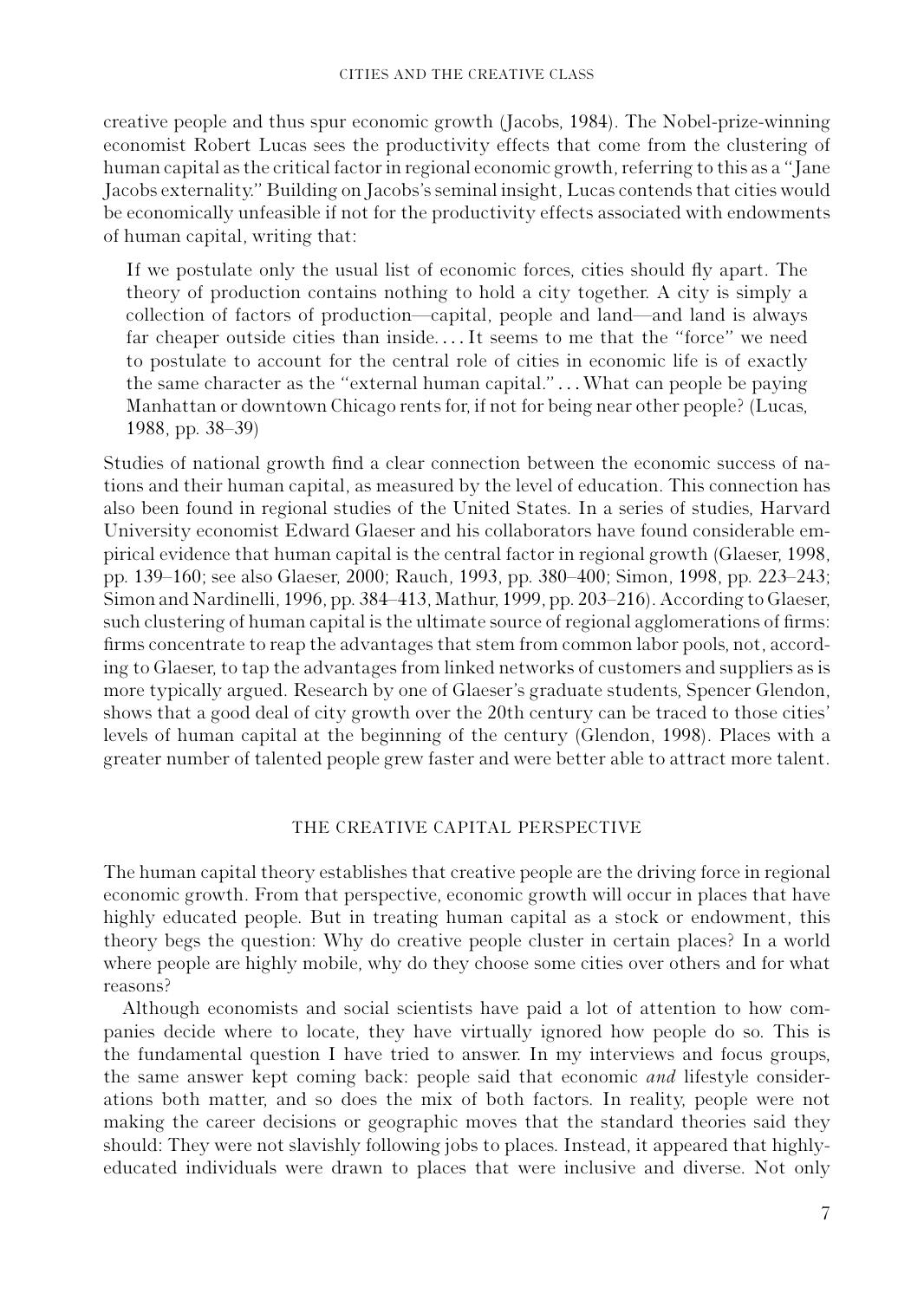did my qualitative research indicate this trend, but the statistical analysis proved the same.

Gradually, I came to see my perspective, the creative capital theory, as distinct from the human capital theory. From my perspective, creative people power regional economic growth and these people prefer places that are innovative, diverse, and tolerant. My theory thus differs from the human capital theory in two respects: (1) it identifies a type of human capital, creative people, as being key to economic growth; and (2) it identifies the underlying factors that shape the location decisions of these people, instead of merely saying that regions are blessed with certain endowments of them.

To begin with, creative capital begins most fundamentally with the people I call the "creative class." The distinguishing characteristic of the creative class is that its members engage in work whose function is to "create meaningful new forms." The super-creative core of this new class includes scientists and engineers, university professors, poets and novelists, artists, entertainers, actors, designers, and architects, as well as the "thought leadership" of modern society: nonfiction writers, editors, cultural figures, think-tank researchers, analysts, and other opinion-makers. Members of this super-creative core produce new forms or designs that are readily transferable and broadly useful, such as designing a product that can be widely made, sold, and used; coming up with a theorem or strategy that can be applied in many cases; or composing music that can be performed again and again.

Beyond this core group, the creative class also includes "creative professionals" who work in a wide range of knowledge-based occupations in high-tech sectors, financial services, the legal and health-care professions, and business management. These people engage in creative problem-solving, drawing on complex bodies of knowledge to solve specific problems. Doing so typically requires a high degree of formal education and thus a high level of human capital. People who do this kind of work may sometimes come up with methods or products that turn out to be widely useful, but that is not part of the basic job description. What they are required to do regularly is think on their own. They apply or combine standard approaches in unique ways to fit the situation, exercise a great deal of judgment, and at times must independently try new ideas and innovations.

According to my estimates, the creative class now includes some 38.3 million Americans, roughly 30 percent of the entire U.S. workforce—up from just 10 percent at the turn of the 20th century and less than 20 percent as recently as 1980. However, it is important to point out that my theory recognizes creativity as a fundamental and intrinsic human characteristic. In a very real sense, all human beings are creative and all are potentially members of the creative class. It is just that 38 million people—roughly 30 percent of the workforce—are fortunate enough to be paid to use their creativity in their work.

In my research I have discovered a number of trends that are indicative of the new geography of creativity. These are some of the patterns of the creative class:

- The creative class is moving away from traditional corporate communities, working class centers, and even many Sunbelt regions to a set of places I call "creative centers."
- The creative centers tend to be the economic winners of our age. Not only do they have high concentrations of creative-class people, they have high concentrations of creative economic outcomes, in the form of innovations and high-tech industry growth. They also show strong signs of overall regional vitality, such as increases in regional employment and population.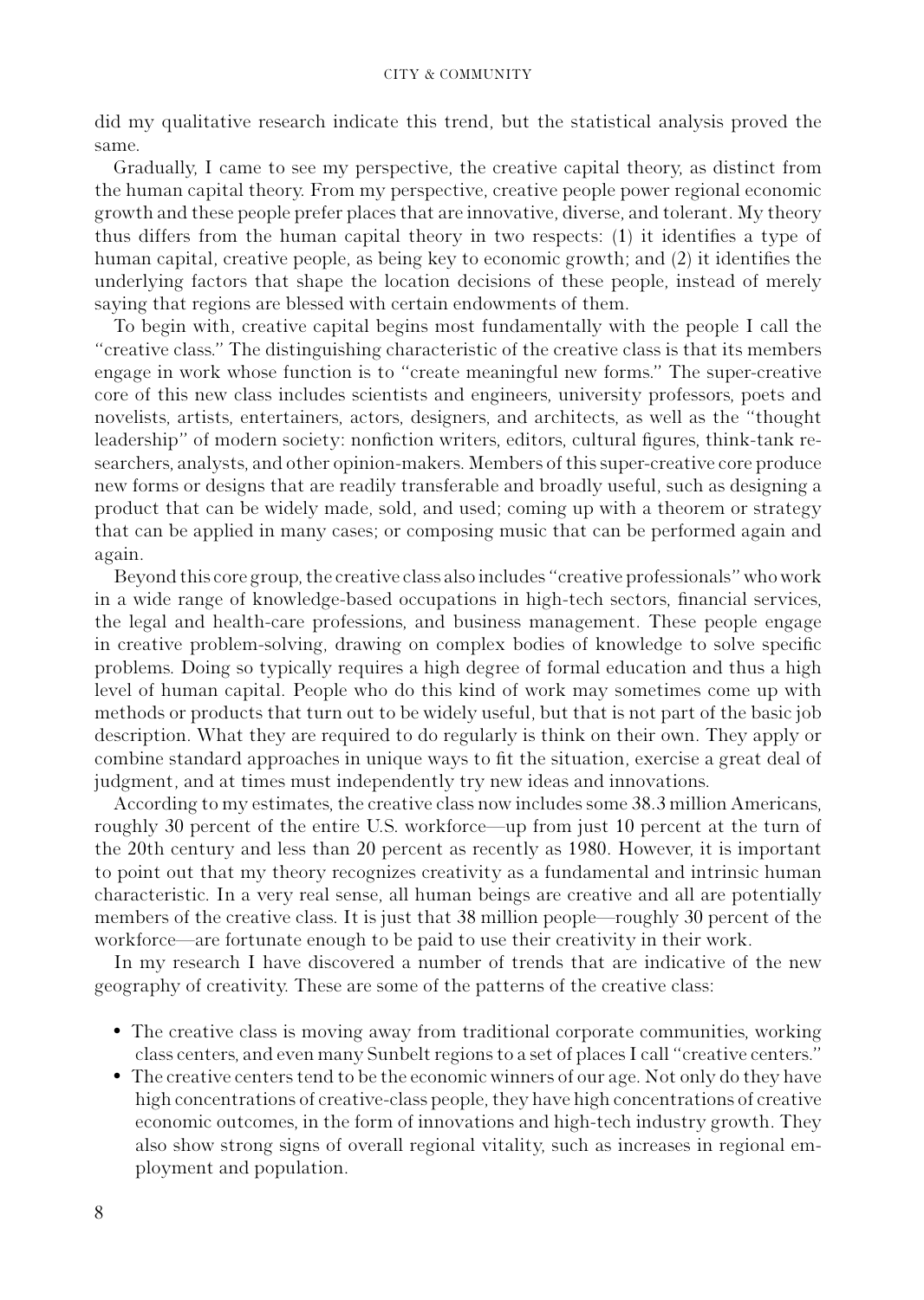- The creative centers are not thriving due to traditional economic reasons such as access to natural resources or transportation routes. Nor are they thriving because their local governments have gone bankrupt in the process of giving tax breaks and other incentives to lure business. They are succeeding largely because creative people want to live there. The companies follow the people—or, in many cases, are started by them. Creative centers provide the integrated ecosystem or habitat where all forms of creativity—artistic and cultural, technological and economic—can take root and flourish.
- Creative people are not moving to these places for traditional reasons. The physical attractions that most cities focus on—sports stadiums, freeways, urban malls, and tourism-and-entertainment districts that resemble theme parks—are irrelevant, insufficient, or actually unattractive to many creative-class people. What they look for in communities are abundant high-quality experiences, an openness to diversity of all kinds, and, above all else, the opportunity to validate their identities as creative people.

## THE NEW GEOGRAPHY OF CREATIVITY

These shifts are giving rise to powerful migratory trends and an emerging new economic geography. In the leading creative centers, the creative class makes up more than 35 percent of the workforce, regions such as the greater Washington, DC, region, the Raleigh-Durham area, Boston, and Austin. But despite their considerable advantages, large regions have not cornered the market as creative-class locations. In fact, a number of smaller regions have some of the highest creative-class concentrations in the nation—notably college towns such as East Lansing, Michigan, and Madison, Wisconsin.

At the other end of the spectrum are regions that are being bypassed by the creative class. Among large regions, Las Vegas, Grand Rapids, and Memphis harbor the smallest concentrations of the creative class. Members of the creative class have nearly abandoned a wide range of smaller regions in the outskirts of the South and Midwest. In small metropolitan areas such as Victoria, Texas, and Jackson, Tennessee, the creative class comprises less than 15 percent of the workforce. The leading centers for the working class among large regions are Greensboro, North Carolina, and Memphis, Tennessee, where the working class makes up more than 30 percent of the workforce. Several smaller regions in the South and Midwest are veritable working-class enclaves with 40 to 50 percent or more of their workforce in the traditional industrial occupations. These places have some of the most minuscule concentrations of the creative class in the nation. They are symptomatic of a general lack of overlap between the major creative-class centers and those of the working class. Of the 26 large cities where the working class comprises more than one-quarter of the population, only one, Houston, ranks among the top 10 destinations for the creative class.

Las Vegas has the highest concentration of the service class among large cities, 58 percent, while West Palm Beach, Orlando, and Miami also have around half of their total workforce in the service class. These regions rank near the bottom of the list for the creative class. The service class makes up more than half the workforce in nearly 50 small and medium-size regions across the country. Few of them boast any significant concentrations of the creative class, save as vacationers, and offer little prospect for upward mobility.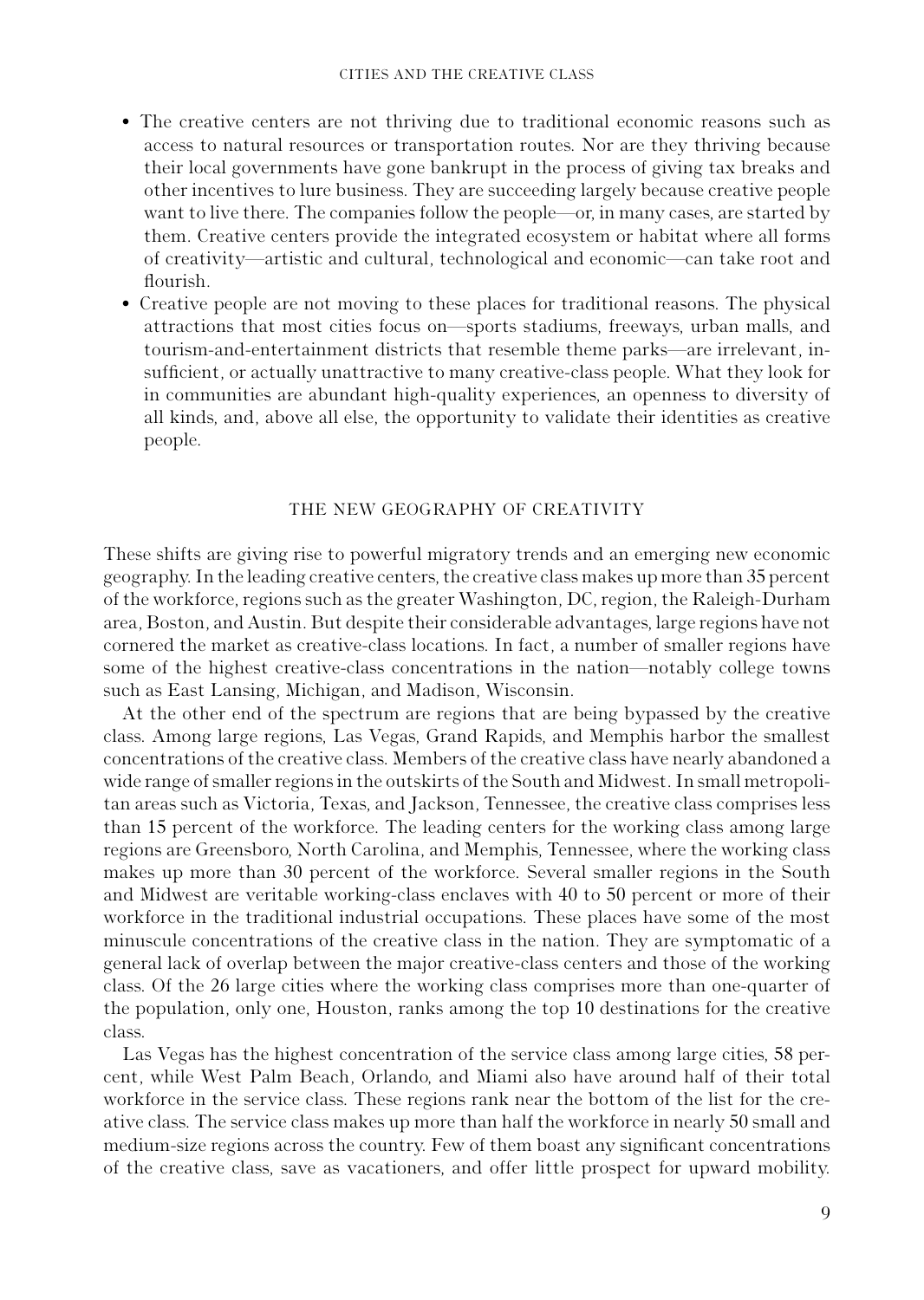#### CITY & COMMUNITY

They include resort towns such as Honolulu and Cape Cod. But they also include places like Shreveport, Louisiana, and Pittsfield, Massachusetts. For these places that are not tourist destinations, the economic and social future is troubling to contemplate.

Places that are home to large concentrations of the creative class tend to rank highly as centers of innovation and high-tech industry. Three of the top five large creative-class regions are among the top five high-tech regions. Three of the top five large creativeclass regions are also among the top five most innovative regions (measured as patents granted per capita). And, the *same five* large regions that top the list on the Talent Index (measured as the percentage of people with a bachelor's degree or above) also have the highest creative-class concentration: Washington, DC, Boston, Austin, the Research Triangle, and San Francisco. The statistical correlations comparing creative-class locations to rates of patenting and high-tech industry are uniformly positive and statistically significant.

#### TECHNOLOGY, TALENT, AND TOLERANCE

The key to understanding the new economic geography of creativity and its effects on economic outcomes lies in what I call the *3Ts* of economic development: *technology, talent*, and *tolerance.* Creativity and members of the creative class take root in places that possess all three of these critical factors. Each is a necessary but by itself insufficient condition. To attract creative people, generate innovation, and stimulate economic development, a place must have all three. I define tolerance as openness, inclusiveness, and diversity to all ethnicities, races, and walks of life. Talent is defined as those with a bachelor's degree and above. And technology is a function of both innovation and high-technology concentrations in a region. My focus group and interview results indicate that talented individuals are drawn to places that offer tolerant work and social environments. The statistical analysis validates not only the focus group results, but also indicates strong relationships between technology, tolerance, and talent.

The 3Ts explain why cities such as Baltimore, St. Louis, and Pittsburgh fail to grow despite their deep reservoirs of technology and world-class universities: they are unwilling to be sufficiently tolerant and open to attract and retain top creative talent. The interdependence of the 3Ts also explains why cities such as Miami and New Orleans do not make the grade even though they are lifestyle meccas: they lack the required technology base. The most successful places—the San Francisco Bay area, Boston, Washington, DC, Austin, and Seattle—put all 3Ts together. They are truly creative places.

My colleagues and I have conducted a great deal of statistical research to test the creative capital theory by looking at the way these 3Ts work together to power economic growth. We found that talent or creative capital is attracted to places that score high on our basic indicators of diversity—the Gay, Bohemian, and other indexes. It is not because high-tech industries are populated by great numbers of bohemians and gay people; rather, artists, musicians, gay people, and members of the creative class in general prefer places that are open and diverse. Such low entry barriers are especially important because, today, places grow not just through higher birth rates (in fact virtually all U.S. cities are declining on this measure), but by their ability to attract people from the outside.

As we have already seen, human capital theorists have shown that economic growth is closely associated with concentrations of highly-educated people. But few studies have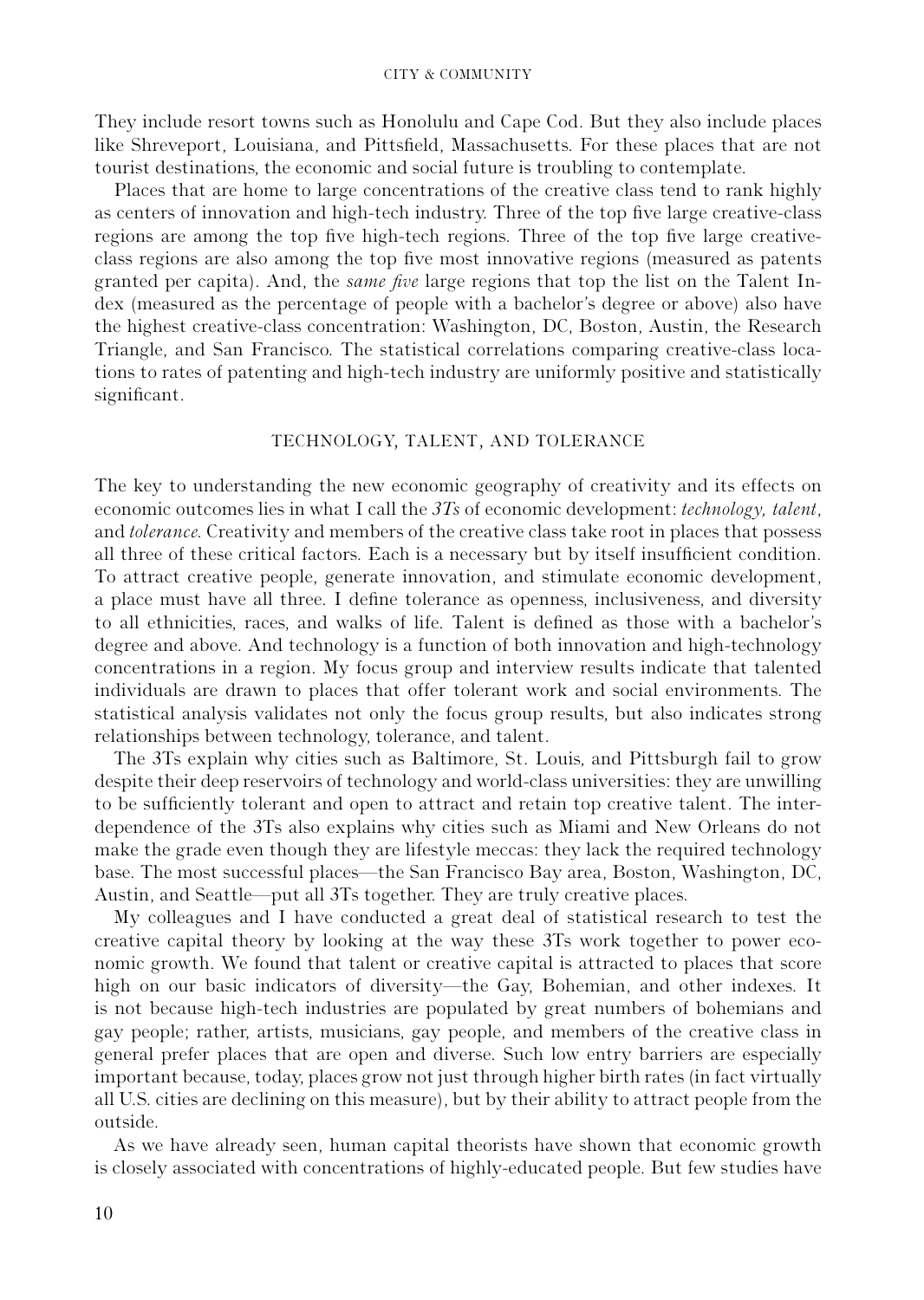specifically looked at the relationship between talent and technology, between clusters of educated and creative people and concentrations of innovation and high-tech industry. Using our measure of the creative class and the basic Talent Index, we examined these relationships for the 49 regions with more than one million people and for all 206 regions for which data are available. As well as some well-known technology centers, smaller college and university towns rank high on the Talent Index—places such as Santa Fe, Madison, Champaign-Urbana, State College, and Bloomington, Indiana. When I look at the subregional level, Ann Arbor (part of the Detroit region) and Boulder (part of the Denver region) rank first and third, respectively.

These findings show that both innovation and high-tech industry are strongly associated with locations of the creative class and of talent in general. Consider that 13 of the top 20 high-tech regions also rank among the top 20 creative-class centers, as do 14 of the top 20 regions for high-tech industry. Furthermore, an astounding 17 of the top 20 Talent Index regions also rank in the top 20 of the creative class. The statistical correlations between Talent Index and the creative-class centers are understandably among the strongest of any variables in my analysis because creative-class people tend to have high levels of education. But the correlations between the Talent Index and working-class regions are just the opposite—negative and highly significant—suggesting that working-class regions possess among the lowest levels of human capital.<sup>2</sup>

Thus, the creative capital theory says that regional growth comes from the 3Ts of economic development, and to spur innovation and economic growth a region must have all three of them*.*

#### THE ROLE OF DIVERSITY

Economists have long argued that diversity is important to economic performance, but they have usually meant the diversity of firms or industries. The economist John Quigley, for instance, argues that regional economies benefit from the location of a diverse set of firms and industries (Quigley, 1998, pp. 127–138). Jacobs long ago highlighted the role of diversity of both firms and people in powering innovation and city growth. As Jacobs saw it, great cities are places where people from virtually any background are welcome to turn their energy and ideas into innovations and wealth (Jacobs, 1961, 1969, 1984; see also Andersson, 1985, pp. 5–20; Desrochers, 2001).

This raises an interesting question. Does living in an open and diverse environment help to make talented and creative people even more productive; or do its members simply cluster around one another and thus drive up these places' creativity only as a byproduct? I believe both are going on, but the former is more important. Places that are open and possess *low entry barriers* for people gain creativity advantage from their ability to attract people from a wide range of backgrounds. All else being equal, more open and diverse places are likely to attract greater numbers of talented and creative people—the sort of people who power innovation and growth.

# LOW BARRIERS TO ENTRY

A large number of studies point to the role of immigrants in economic development. In *The Global Me,* the *Wall Street Journal* reporter Pascal Zachary argues that openness to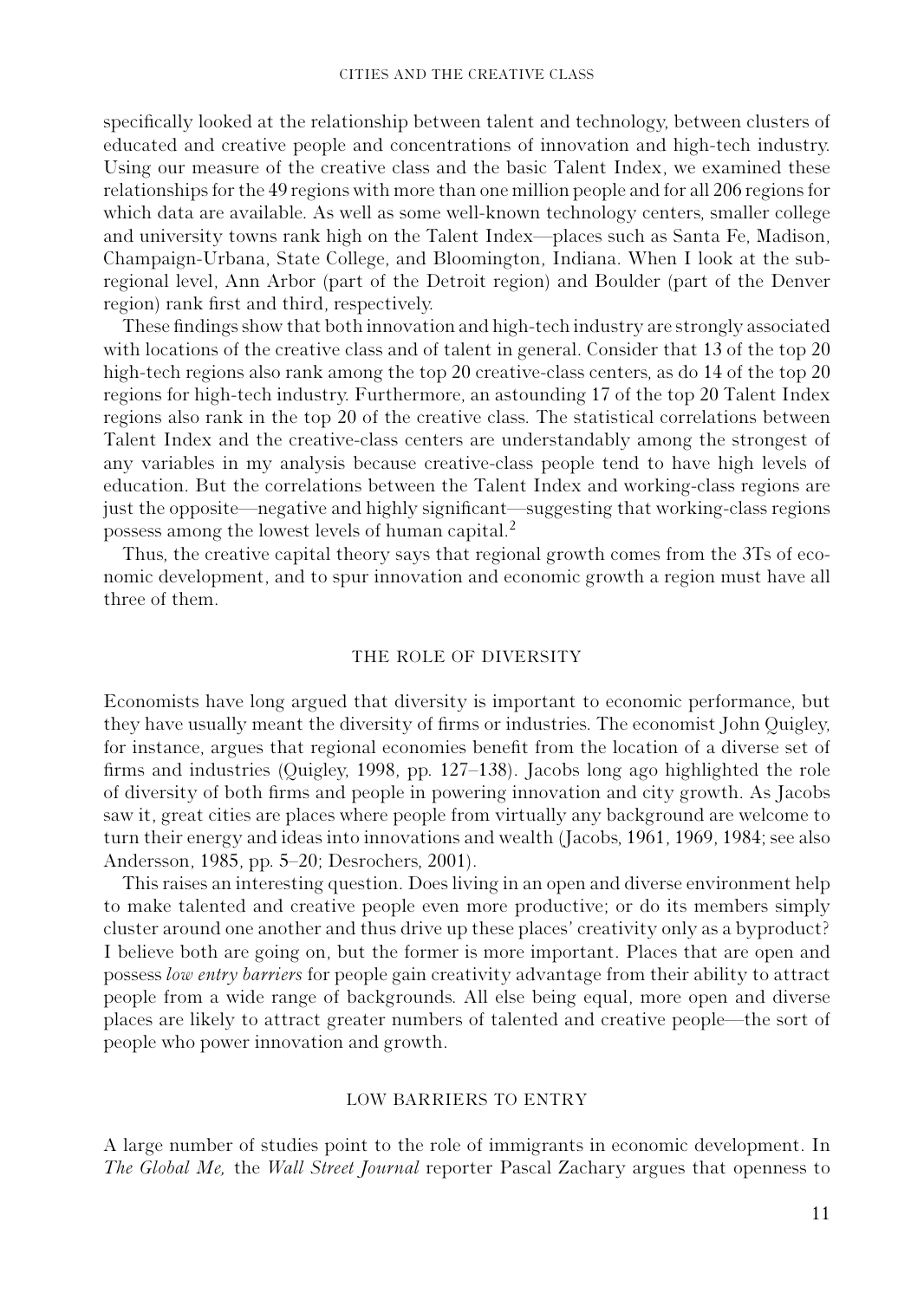immigration is the cornerstone of innovation and economic growth. He contends that America's successful economic performance is directly linked to its openness to innovative and energetic people from around the world, and attributes the decline of once prospering countries, such as Japan and Germany, to the homogeneity of their populations (Zachary, 2000).

My team and I examined the relationships between immigration or percent foreign born and high-tech industry*.* Inspired by the Milken Institute study, we dubbed this the Melting Pot Index. The effect of openness to immigration on regions is mixed. Four out of the top 10 regions on the Melting Pot Index are also among the nation's top 10 high-technology areas; and seven of the top 10 are in the top 25 high-tech regions. The Melting Pot Index is positively associated with the Tech-Pole Index statistically. Clearly as University of California at Berkeley researcher Annalee Saxenian argues, immigration is associated with high-tech industry (Saxenian, 1999). However, immigration is not strongly associated with innovation. The Melting Pot Index is not statistically correlated with the Innovation Index, measured as rates of patenting. Although it is positively associated with population growth, it is not correlated with job growth. Furthermore, places that are open to immigration do not necessarily number among the leading creative-class centers. Even though 12 of the top 20 Melting Pot regions number in the top 20 centers for the creative class, there is no significant statistical relationship between the Melting Pot Index and the creative class.

# THE GAY INDEX

Immigrants may be important to regional growth, but there are other types of diversity that prove even more important statisically. In the late 1990s, the Urban Institute's Gary Gates, along with the economists Dan Black, Seth Sanders, and Lowell Taylor, used information from the U.S. Census of Population to figure out where gay couples located. He discovered that particular cities were favorites among the gay population.

The U.S. Census Bureau collects detailed information on the American population, but until the 2000 Census it did not ask people to identify their sexual orientation. The 1990 Census allowed couples that were not married to identify as "unmarried partners," different from "roommates" or "unrelated adults." By determining which unmarried partners were of the same sex, Gates identified gay and lesbian couples. The Gay Index divides the percentage of coupled gay men and women in a region by the percentage of the population that lives there and thus permits a ranking of regions by their gay populations. Gates later updated the index to include the year 2000.

The results of our statistical analysis on the gay population are squarely in line with the creative capital theory*.* The Gay Index is a very strong predictor of a region's hightech industry concentration. Six of the top 10 1990 and five of the top 10 2000 Gay Index regions also rank among the nation's top 10 high-tech regions. In virtually all of our statistical analyses, the Gay Index did better any than other individual measure of diversity as a predictor of high-tech industry. Gays not only predict the concentration of high-tech industry, they also predict its growth. Four of the regions that rank in the top 10 for high-technology growth from 1990–1998 also rank in the top 10 on the Gay Index in both 1990 and 2000. In addition, the correlation between the Gay Index (measured in 1990) and the Tech-Pole Index calculated for 1990–2000 increases over time. This suggests that the benefits of diversity may actually compound.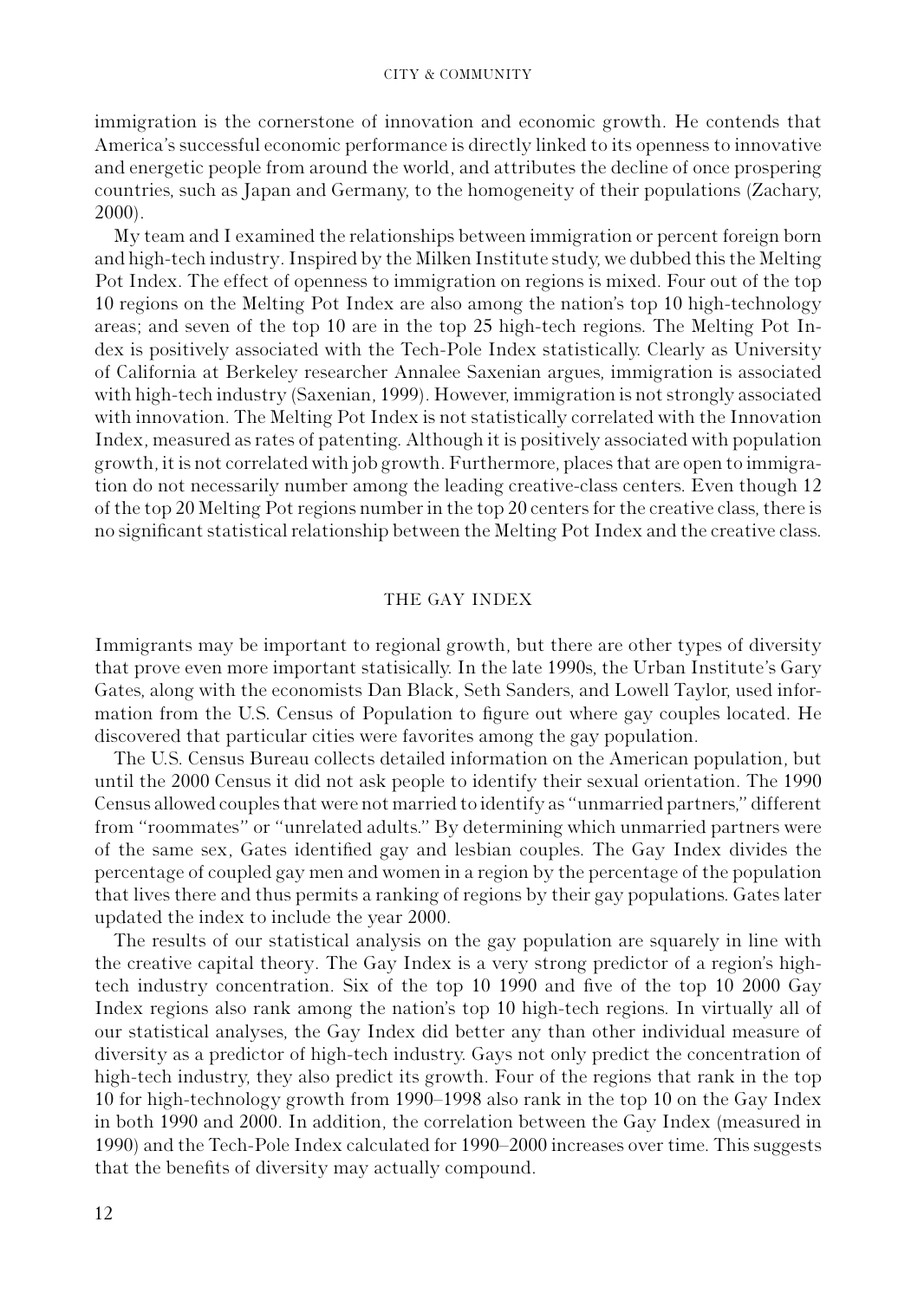There are several reasons why the Gay Index is a good measure for diversity. As a group, gays have been subject to a particularly high level of discrimination. Attempts by gays to integrate into the mainstream of society have met substantial opposition. To some extent, homosexuality represents the last frontier of diversity in our society, and thus a place that welcomes the gay community welcomes all kinds of people.

# THE BOHEMIAN INDEX

As early as the 1920 studies by Robert Park, sociologists have observed the link between successful cities and the prevalence of bohemian culture (Park et al., 1925). Working with my Carnegie Mellon team, I developed a new measure called the Bohemian Index, which uses Census occupation data to measure the number of writers, designers, musicians, actors, directors, painters, sculptors, photographers, and dancers in a region. The Bohemian Index is an improvement over traditional measures of amenities because it directly counts the producers of the amenities using reliable Census data. In addition to large regions, such as San Francisco, Boston, Seattle, and Los Angeles, smaller communities such as Boulder and Fort Collins, Colorado; Sarasota, Florida; Santa Barbara, California; and Madison, Wisconsin, rank rather highly when all regions are taken into account.

The Bohemian Index turns out to be an amazingly strong predictor of everything from a region's high-technology base to its overall population and employment growth. Five of the top 10 and 12 of the top 20 Bohemian Index regions number among the nation's top 20 high-technology regions. Eleven of the top 20 Bohemian Index regions number among the top 20 most innovative regions. The Bohemian Index is also a strong predictor of both regional employment and population growth. A region's Bohemian presence in 1990 predicts both its high-tech industry concentration and its employment and population growth between 1990 and 2000. This provides strong support for the view that places that provide a broad creative environment are the ones that flourish in the Creative Age.

## TESTING THE THEORIES

Robert Cushing of the University of Texas has undertaken to systematically test the three major theories of regional growth: social capital, human capital, and creative capital. His findings are startling. In a nutshell, Cushing finds that social capital theory provide little explanation for regional growth. Both the human capital and creative capital theories are much better at accounting for such growth. Furthermore, he finds that creative communities and social capital communities are moving in opposite directions. Creative communities are centers of diversity, innovation, and economic growth; social capital communities are not.

Cushing went to great pains to replicate Putnam's data sources. He looked at the surveys conducted by a team that, under Putnam's direction, did extensive telephone interviewing in 40 cities to gauge the depth and breadth of social capital. Based on the data, Putnam measured 13 different kinds of social capital and gave each region a score for attributes like "political involvement," "civic leadership," "faith-based institutions," "protest politics," and "giving and volunteering." Using Putnam's own data, Cushing found very little evidence of a decline in volunteering. Rather, he found that volunteering was up in recent years. People were more likely to engage in volunteer activity in the late 1990s than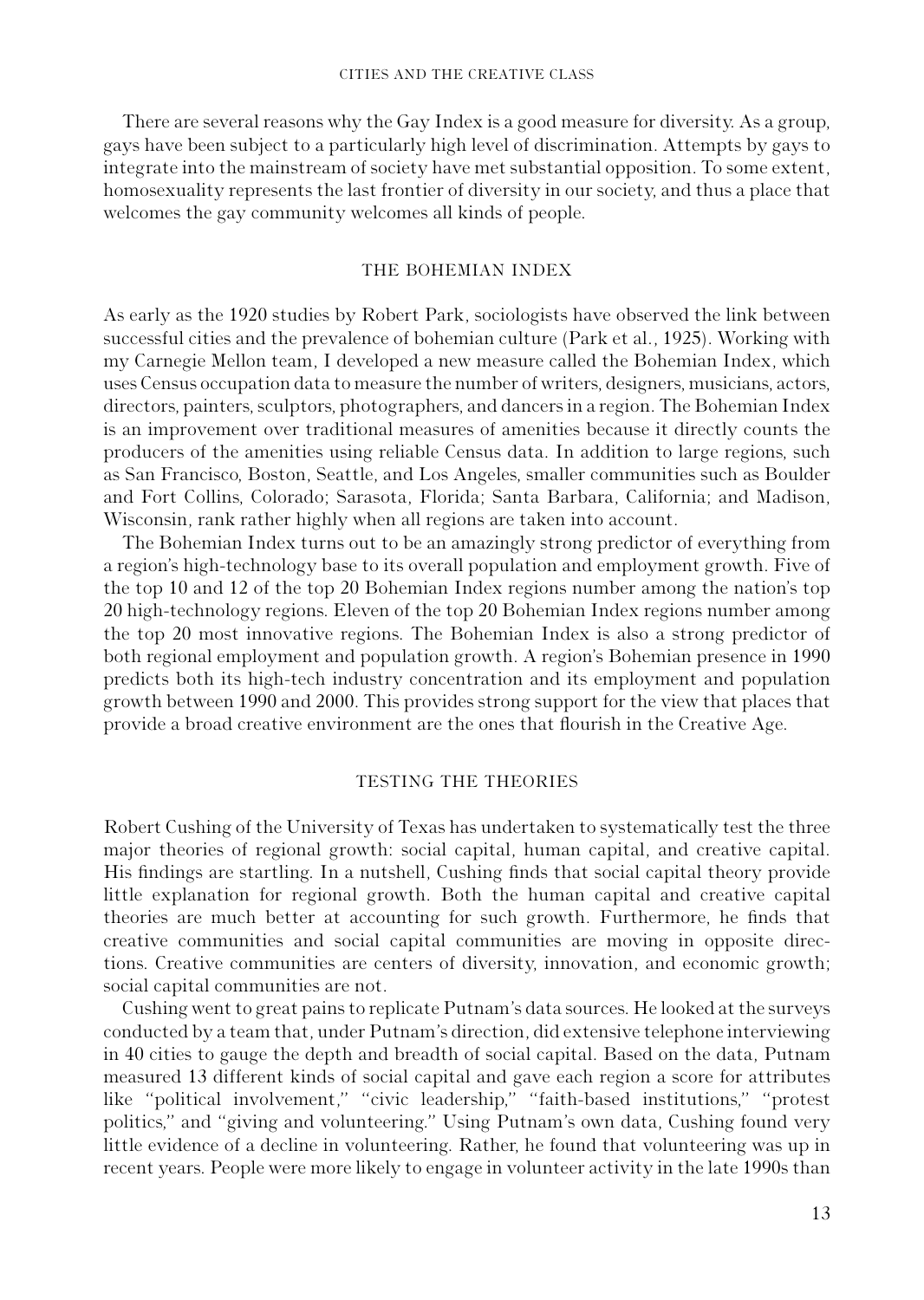they were in the 1970s. Volunteering by men was 5.8 percent higher in the five-year period 1993–1998 than it had been in the period 1975–1980. Volunteering by women was up by 7.6 percent. A variety of statistical tests confirmed these results, but Cushing did not stop there. He then combined this information on social capital trends with independent data on high-tech industry, innovation, human capital, and diversity. He added the Milken Institute's Tech-Pole Index, the Innovation Index, and measures of talent, diversity, and creativity (the Talent Index, the Gay Index, and the Bohemian Index). He grouped the regions according to the Tech-Pole Index and the Innovation Index (their ability to produce patents).

Cushing found that regions ranked high on the Milken Tech-Pole Index and Innovation Index ranked low on 11 of Putnam's 13 measures of social capital. High-tech regions scored below average on almost every measure of social capital. High-tech regions had less trust, less reliance on faith-based institutions, fewer clubs, less volunteering, less interest in traditional politics, and less civic leadership. The two measures of social capital where these regions excelled were "protest politics" and "diversity of friendships." Regions low on the Tech-Pole Index and the Innovation Index were exactly the opposite. They scored high on 11 of the 13 Putnam measures but below average on protest politics and diversity. Cushing then threw into the mix individual wages, income distribution, population growth, numbers of college-educated residents, and scientists and engineers. He found that the high-tech regions had higher incomes, more growth, more income inequality, and more scientists, engineers, and professions than their low-tech, but higher social capital counterparts. When Cushing compared the Gay and Bohemian Indexes to Putnam's measures of social capital in the 40 regions surveyed in 2000, the same basic pattern emerged: Regions high on these two diversity indexes were low on 11 of 13 of Putnam's categories of social capital. In Cushing's words, "conventional political involvement and social capital seem to relate negatively to technological development and higher economic growth." Based on this analysis, Cushing identified four distinct types of communities. The analysis is Cushing's; the labels are my own.

- *Classic Social Capital Communities*. These are the places that best fit the Putnam theory—places such as Bismarck, North Dakota; rural South Dakota; Baton Rouge, Louisiana; Birmingham, Alabama; and Greensboro, Charlotte, and Winston-Salem, North Carolina. They score high on social capital and political involvement but low on diversity, innovation, and high-tech industry.
- *Organizational Age Communities*. These are older, corporate-dominated communities such as Cleveland, Detroit, Grand Rapids, and Kalamazoo. They have average social capital, higher-than-average political involvement, low levels of diversity, and low levels of innovation and high-tech industry. They score high on my Working Class Index. In my view, they represent the classic corporate centers of the organizational age.
- *Nerdistans*. These are fast-growing regions such as Silicon Valley, San Diego, Phoenix, Atlanta, Los Angeles, and Houston, lauded by some as models of rapid economic growth but seen by others as plagued with sprawl, pollution, and congestion. These regions have lots of high-tech industry, above-average diversity, low social capital, and low political involvement.
- *Creative Centers*. These large urban centers, such as San Francisco, Seattle, Boston, Chicago, Minneapolis, Denver, and Boulder, have high levels of innovation and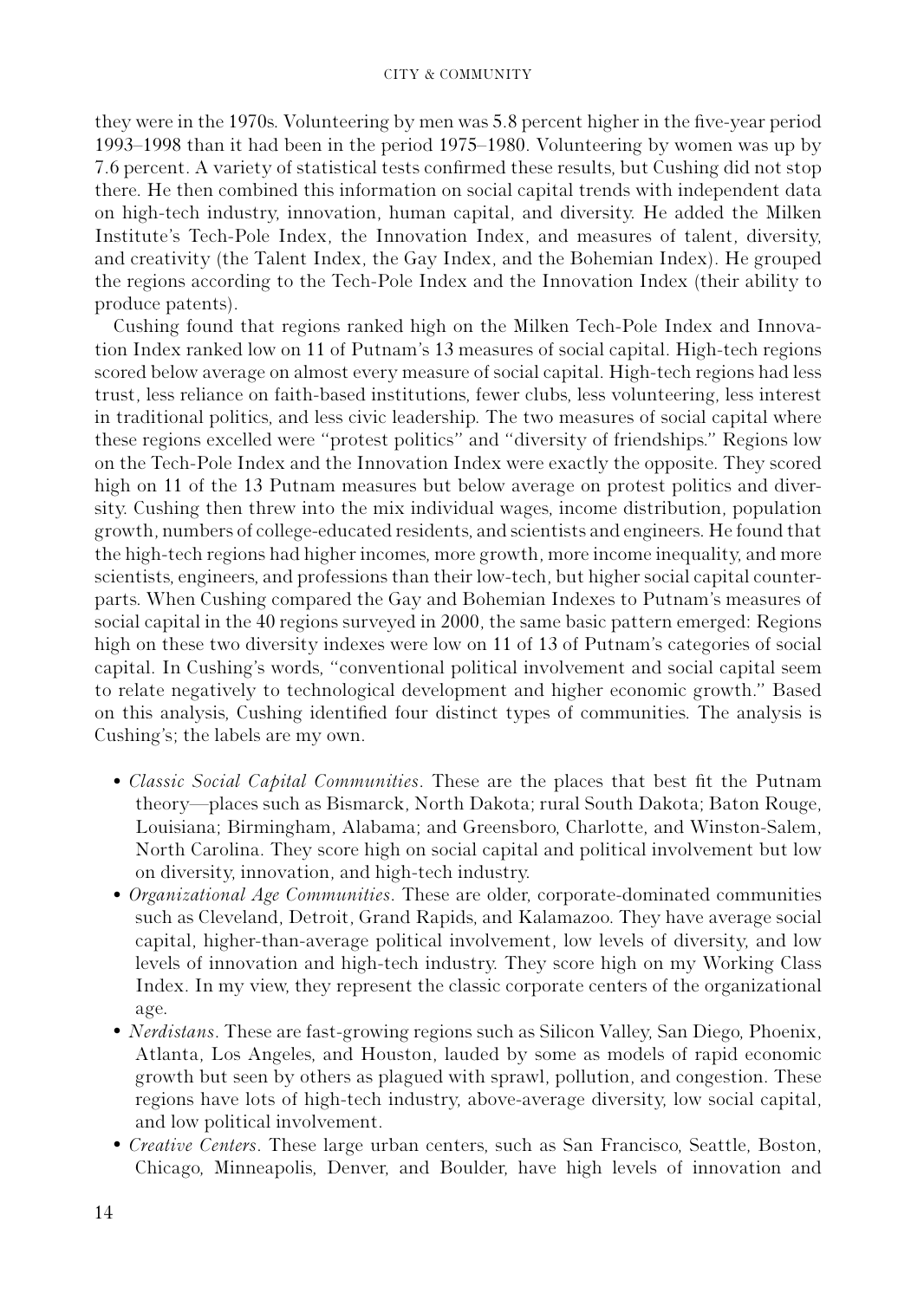high-tech industry and very high levels of diversity but lower than average levels of social capital and moderate levels of political involvement. These cities score highly on my Creativity Index and are repeatedly identified in my focus groups and interviews as desirable places to live and work. That's why I see them as representing the new creative mainstream.

In the winter of 2001, Cushing extended his analysis to include more than three decades of data for 100 regions. Again he based his analysis on Putnam's own data sources: the 30-year time series collected by DDB Worldwide, the advertising firm, on activities such as churchgoing, participation in clubs and committees, volunteer activity, and entertaining people at home. He used these data to group the regions into high and low social capital communities and found that social capital had little to do with regional economic growth. The high social capital communities showed a strong preference for "social isolation" and "security and stability" and grew the least—their defining attribute being a "close the gates" mentality. The low social capital communities had the highest rates diversity and population growth.

Finally, Cushing undertook an objective and systematic comparison of the effect of the three theories—social capital, human capital, and creative capital—on economic growth. He built statistical models to determine the effect of these factors on population growth (a well-accepted measure of regional growth) between 1990 and 2000. To do so, he included separate measures of education and human capital; occupation, wages, and hours worked; poverty and income inequality; innovation and high-tech industry; and creativity and diversity for the period 1970–1990.

Again his results were striking. He found no evidence that social capital leads to regional economic growth; in fact the effects were negative. Both the human capital and creative capital models performed much better, according to his analysis. Turning first to the human capital approach, he found that while it did a good job of accounting for regional growth, "the interpretation is not as straightforward as the human capital approach might presume." Using creative occupations, bohemians, the Tech-Pole Index, and innovations as indicators of creative capital, he found the creative capital theory produced formidable results, with the predictive power of the Bohemian and Innovation Indexes being particularly high. Cushing concluded that the "creative capital model generates equally impressive results as the human capital model and perhaps better."

#### DIRECTIONS FOR FUTURE RESEARCH

The nature and function of the city is changing in ways and dimensions we could scarcely have expected even a decade or two ago. For much of the past century the city has been viewed as a center for physical production and trade, industrialization, and the agglomeration of finance, service, and retail activities. Our theories of the city are all based on the basic notion of the city as an arena for production and largely based on activities that take place in the city during the daylight hours. Similarly, our theories of community are largely based on notions of the tightly knit community of the past, a community defined by strong ties—a conceptual theme that has been revived by the work of Robert Putnam and widespread interest in social capital both inside academe and in public policy circles.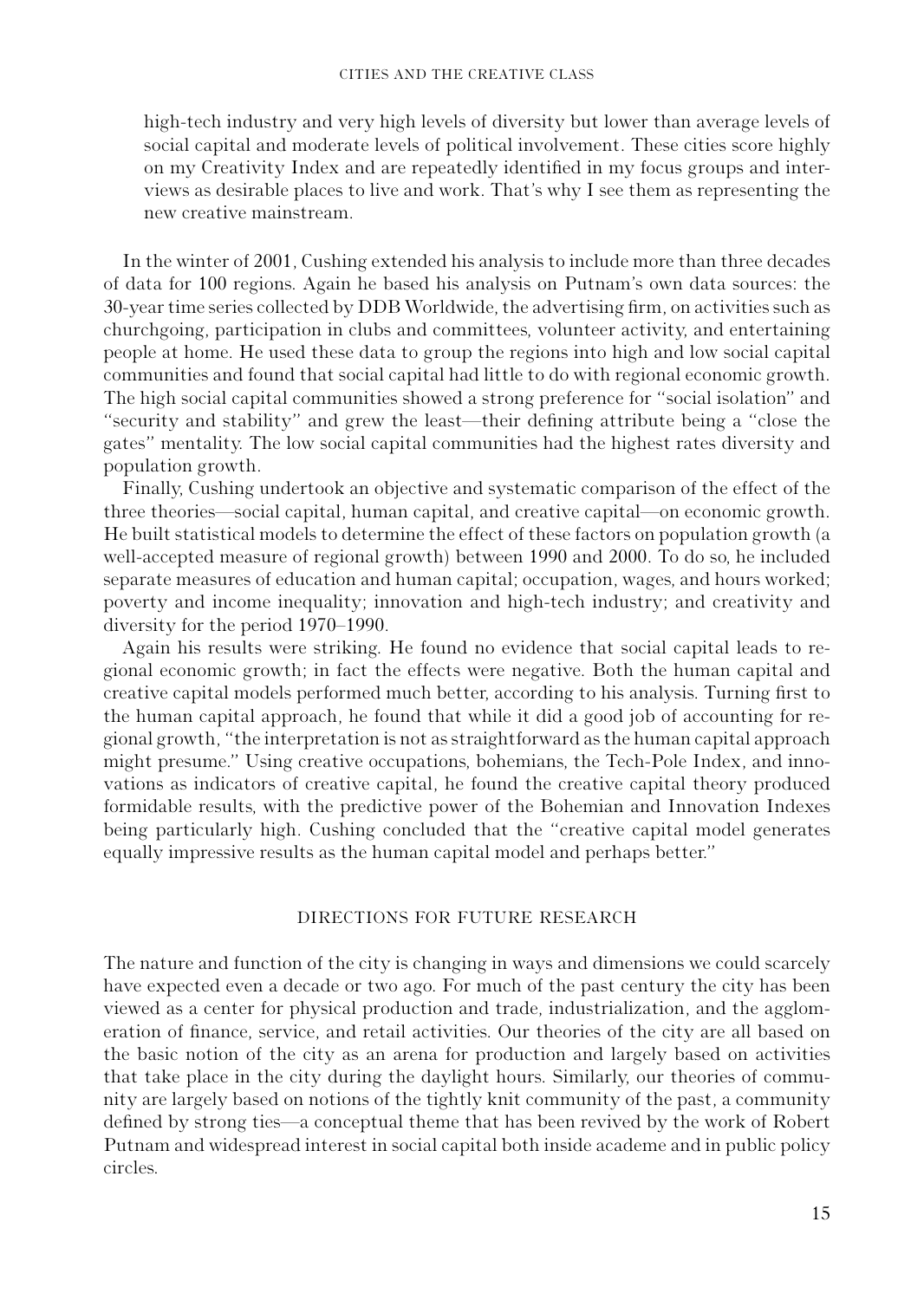#### CITY & COMMUNITY

But, as this article has tried to show, the past decade has seen a sweeping transformation in the nature and functions of cities and communities. My own field research, as well as the research of others, has shown the preference for weak ties and quasi-anonymity. Social capital is at best a limited theory of community—one that fits uneasily with many presentday realities. Magically invoking it will not somehow recreate the stable communities characterized by strong ties and commitments of the past. On this score, the key is to understand the new kinds of communities—communities of interest—that are emerging in an era defined by weak ties and contingent commitments. Much more research is needed on these and related issues.

Our theories of cities, neighborhoods, and urban life are undergoing even more sweeping transformation. Sociologists such as Terry Clark, Richard Lloyd, and Leonard Neuvarez have been dissecting the new reality of the city as a center for experience, lifestyle, amenities, and entertainment (see, e.g., Lloyd and Clark, 2001, pp. 357–378; Lloyd, 2001; Glaeser, Kolko, and Saiz, 2001, pp. 27–50; Neuvarez, 2003). This shift is not only noticeable in cites such as San Francisco, Seattle, and Boston, which have long been centers of culture and lifestyle, but in older industrial cities such as Chicago, which have been dramatically transformed into centers of entertainment, experience, and amenity. According to Clark, entertainment has replaced manufacturing and even services as Chicago's "number 1" industry. Understanding the city as an arena for consumption, for entertainment, and for amenities—a city that competes for people as well as for firms, a city of symbols and experiences, the city at night—is a huge research opportunity for sociology, geography, and related disciplines.

At the organizational level, there is a great need for research on the factors that motivate creative people and how organizations and workplaces can adapt. We are at the very infancy of organizational and workplace experiments on how to motivate creative people. Recent experiments with open office design, flexible schedules, and various accoutrements are only the very beginning. Research on the psychology of creativity by Teresa Amabile (1996), Robert Sternberg (1999), and others shows that creativity is an intrinsically motivated process and further suggests that the use of extrinsic rewards, such as financial incentives, may actually be counterproductive to motivating creative work. This suggests that both academic economists and professional managers have gone off in the wrong direction, particularly during the 1990s, with the use of stock options and other forms of equity compensation to motivate creative workers. A great deal more research is needed on the intrinsic factors that motivate creative workers and, even more importantly, on the characteristics and factors associated with organizations and workplaces that can best motivate and enhance creative work.

Turning now to larger macrosocietal questions. The past several decades have seen a dramatic shift in the underlying nature of advanced capitalist economies, from a traditional industrial-organizational system based on large factories and large corporate office towers, and premised on economies of scale and the extraction of physical labor, to newer, emergent systems based on knowledge, intellectual labor, and human creativity. Understanding the underlying dynamics of the system, the social structures on which it rests, the kinds of workplace transformations it is setting in motion, and its effects on community as well as city form, structure, and function is a tremendous opportunity for research. In *The Rise of the Creative Class* I try to identify some of these underlying changes and the structural transformations they have set in motion as workplaces, lifestyles, and communities all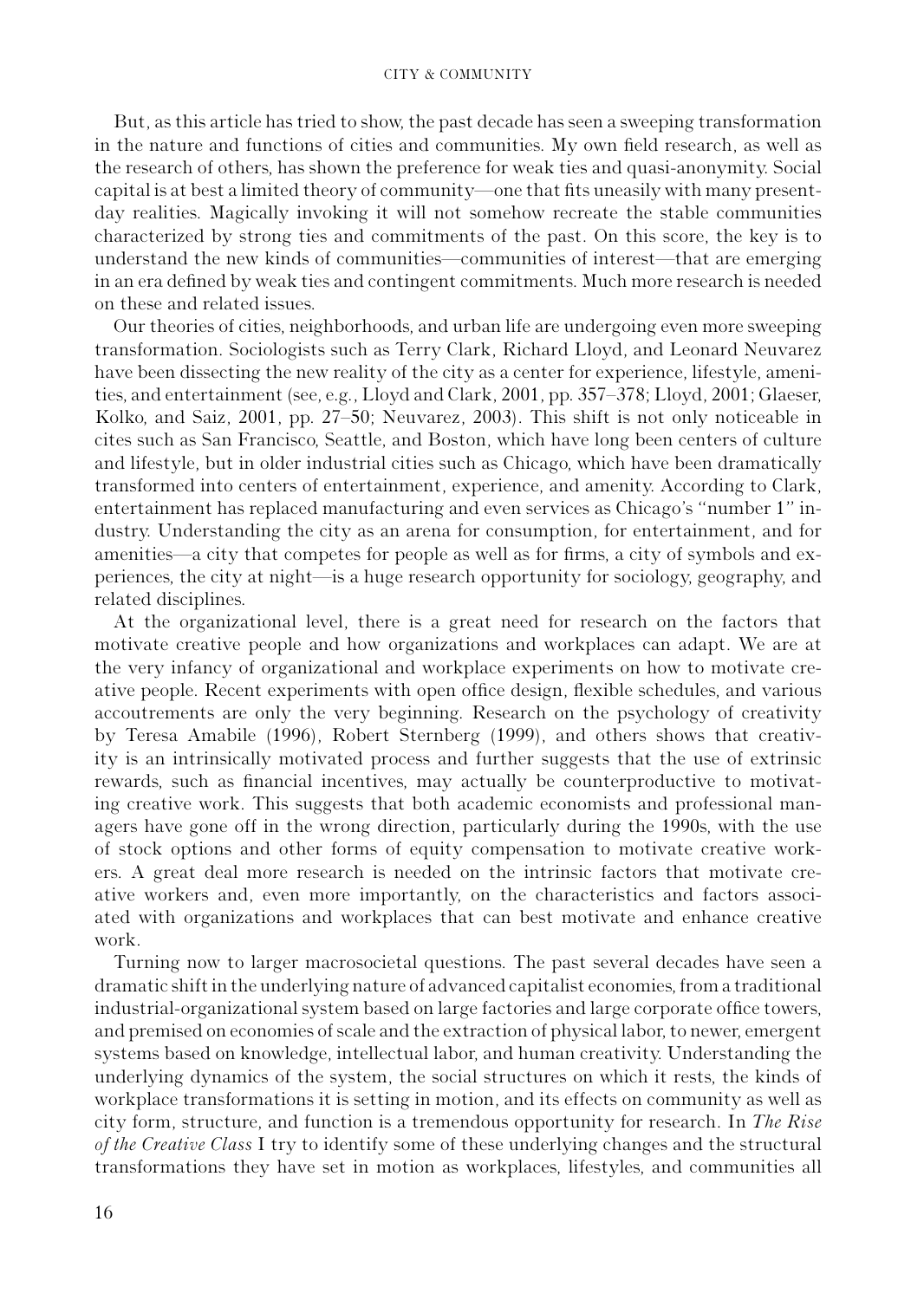begin to adapt and evolve in light of these deep economic and social shifts. That work is my best first pass, but there is much, much more to do.

A final and critically important avenue for research is to begin to get a handle on the downsides, tensions, and contradictions of this new Creative Age—and there are many. One that I am exploring with my team is rising inequality. Our preliminary investigations suggest that inequality is increasing at both the inter-regional and intra-regional scales. At the inter-regional level, increased inequality appears to be a consequence of what we have come to call the "new great migration" as creative-class people relocate to roughly a dozen key creative regions nationwide. Other preliminary research, for example, by Robert Cushing at the University of Texas, suggests that Austin is importing high-skill creative-class people and exporting lower-skill individuals. The same pattern appears to hold for other creative centers. Inequality is also on the rise within regions. Preliminary research I have conducted with Kevin Stolarick indicates that inequality is highest in creative centers such as San Francisco and Austin. Then there is the question of the relationship between knowledgebased, creative capitalism and new types of workplace injury. At the turn of the century, during the explosion of industrial capitalism, there was great incidence and, later, great concern over physical injuries in the workplace. Eventually, after much examination and policy debate, there emerged mechanisms like OSHA to reduce physical injury in the workplace. In the Creative Age, when the mind itself becomes the mode of production, so to speak, the nature of workplace injury has changed to what I term "mental injury." Sociologists and social psychologists have much to offer in identifying the factors associated with the increasing incidence of anxiety disorder, depression, substance abuse, and other forms of mental injury, and their relationship to creative work. I often make an analogy to Charlie Chaplin's *Modern Times:* The creative-class worker racing frantically to keep up with e-mails, telephone calls, and other aspects of information overload resembles Chaplin's assembly-line worker frantically trying to keep up with the assembly line—but the creative-class worker has to do this on a 24/7, around-the-clock-basis. A great deal of research needs to be done on the incidence of mental injury and its relationship to new ways of working.

It will take a great deal more research to get a better handle on these underlying transformations and the economic and social shifts they have set in motion. I welcome the opportunity to contribute to this evolving understanding and to engage in a constructive dialogue with my colleagues across the social sciences, as we endeavor to better understand the rapidly changing social world in which we live.

## Notes

<sup>1</sup> Sometimes, I think Putnam's social capital world bears a bit of similarity to the world of Sinclair Lewis's *Babbitt—*a conformist world where clubs and voluntary organizations were less the product of civic-mindedness and more about getting ahead and securing status. Writes Lewis:

Of a decent man in Zenith it was required that he should belong to one, or preferably two or three, of the numerous lodges and prosperity-boosting lunch-clubs; to the Rotarians, the Kiwanis, or the Boosters; to the Oddfellows, Moose, masons Red Men, Woodmen, Owls, Eagles, Maccabees, Knights of Pythias, Knights of Columbus, and other secret orders characterized by a high degree of heartiness, sound morals and reverence to the Constitution. (Lewis, 1922)

<sup>2</sup> The high-tech leaders are San Francisco, Boston, Seattle, Los Angeles, and Washington, DC; the innovation leaders are Rochester, San Francisco, Austin, Boston, and the Research Triangle.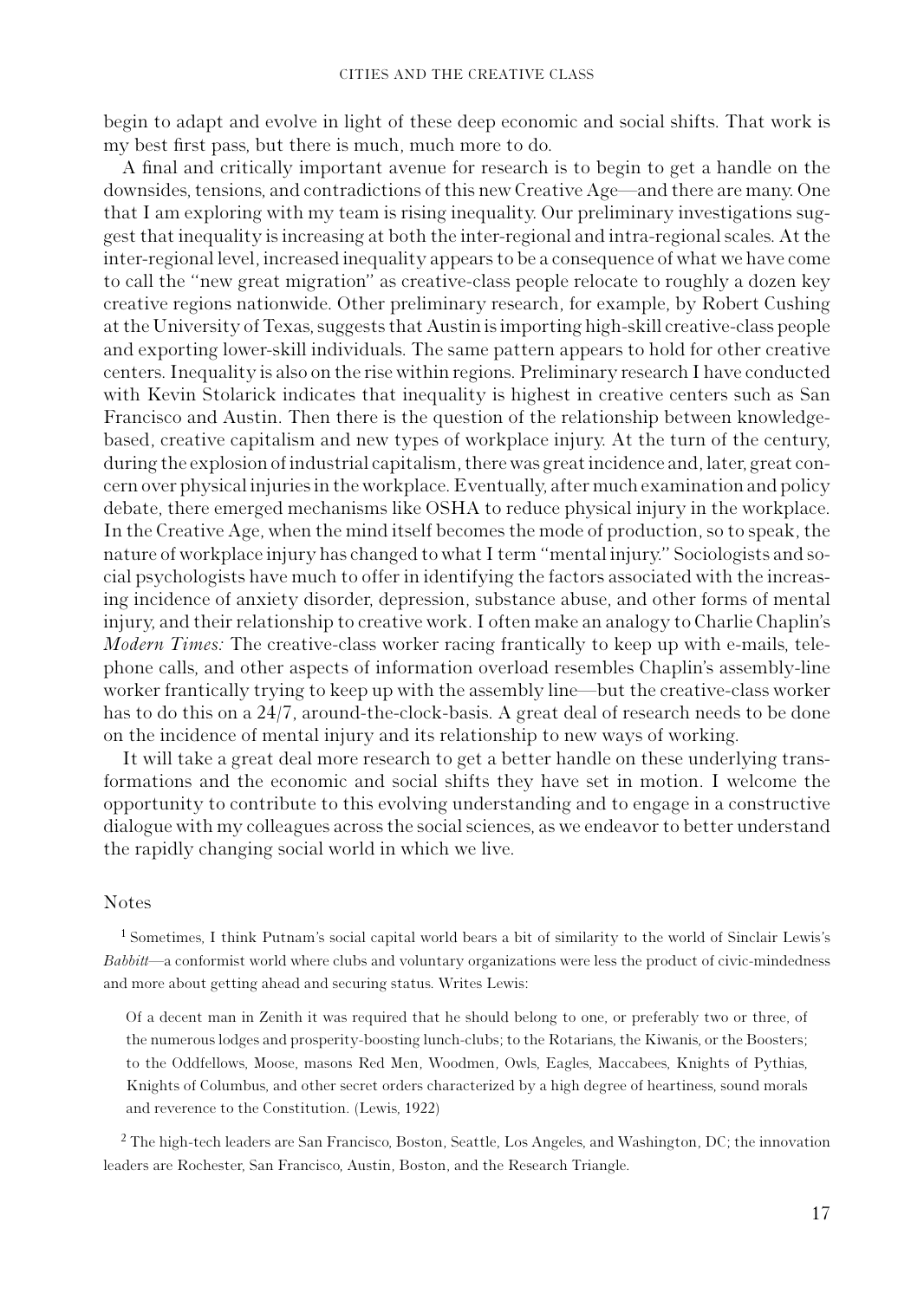## References

- Amabile, T. 1996. *Creativity in Context*. Boulder, CO: Westview Press.
- Andersson, A. E. 1985. "Creativity and Regional Development," *Papers of the Regional Science Association* 56, 5–20.
- Audretsch, D. 1998. "Agglomeration and the Location of Innovative Activity," *Oxford Review of Economic Policy* 14(2), 18–30.
- Audretsch, D., and Feldman, M. 1996. "R&D Spillovers and the Geography of Innovation and Production," *American Economic Review* 86, 3.
- Desrochers, P. 2001. "Diversity, Human Creativity, and Technological Innovation," *Growth and Change* 32, 369– 394.
- Feldman, M. 2000. "Location and Innovation: The New Economic Geography of Innovation, Spillovers, and Agglomeration," in G. Clark, M. Gertler, and M. Feldman (eds.), *The Oxford Handbook of Economic Geography*. Oxford: Oxford University Press.
- Florida, R. 2002a. "Bohemia and Economic Geography," *Journal of Economic Geography* 2, 55–71.
- Florida, R. 2002b. "The Economic Geography of Talent," *Annals of the American Association of Geographers*, forthcoming.
- Florida, R. 2002c. *The Rise of the Creative Class: And How It's Transforming Work, Leisure, Community and Everyday Life*. New York: Basic Books.
- Florida, R., and Gates, G. 2001. *Technology and Tolerance: The Importance of Diversity to High-Tech Growth*. Washington, DC: Brookings Institution, Center for Urban and Metropolitan Policy.
- Glaeser, E. 1998. "Are Cities Dying?" *Journal of Economic Perspectives* 12, 139–160.
- Glaeser, E. 2000. "The New Economics of Urban and Regional Growth," in G. Clark, M. Gertler, and M. Feldman (eds.), *The Oxford Handbook of Economic Geography*, pp. 83–98.. Oxford: Oxford University Press.
- Glaeser, E., Kolko, J., and Saiz, A. 2001. "The Consumer City," *Journal of Economic Geography* 1, 27–50.
- Glendon, S. 1998. "Urban Life Cycles," unpublished working paper. Cambridge, MA: Harvard University.
- Jacobs, J. 1961. *The Death and Life of Great American Cities*. New York: Random House.
- Jacobs, J. 1969. *The Economy of Cities*. New York: Random House.
- Jacobs, J. 1984. *Cities and the Wealth of Nations*. New York: Random House.
- Jaffe, A. 1989. "Real Affects of Academic Research," *American Economic Review* 79, 5, 957–970.
- Kelly. 1998. *New Rules for the New Economy*. New York: Viking.
- Lewis, S. 1922. *Babbit*. New York: Harcourt Brace and World.
- Lloyd, R. 2001. "Digital Bohemia," paper presented at the American Sociological Association annual meeting.
- Lloyd, R., and Clark, T. N. 2001. "The City as Entertainment Machine," in K. F. Gotham (ed.), *Research in Urban Sociology, Volume 6, Critical Perspectives on Urban Redevelopment*, pp. 357–378. Oxford: JAI/Elsevier.
- Lucas, Jr., R. 1988. "On the Mechanics of Economic Development," *Journal of Monetary Economics* 22, 38–39.
- Mathur, V. K. 1999. "Human Capital-Based Strategy for Regional Economic Development," *Economic Development Quarterly* 13(3), 203–216.
- Neuvarez, L. 2003. *New Money, Nice Town: How Capital Works in the New Urban Economy*. New York: Routledge.
- Olson, M. 1971. *The Logic of Collective Action: Public Goods and the Theory of Groups*. Cambridge, MA: Harvard University Press.
- Olson, M. 1986. *The Rise and Decline of Nations: Economic Growth, Stagflation, and Social Rigidities*. New Haven, CT: Yale University Press.
- Park, R., Burgess, E., and McKenzie, R. 1925 *The City*. Chicago, IL: University of Chicago Press.
- Porter, M. 1998. "Clusters and the New Economics of Competition," *Harvard Business Review*, November– December, 77–90.
- Porter, M. 2000a. "Location, Clusters, and Company Strategy," in G. Clark, M. Gertler, and M. Feldman (eds.), *Oxford Handbook of Economic Geography*. Oxford: Oxford University Press.
- Porter, M. 2000b. "Location, Competition and Economic Development: Local Clusters in a Global Economy," *Economic Development Quarterly* 14(1), 15–34.
- Portes, A., and Landout, P. 1996. "Unsolved Mysteries: The Tocqueville Files II," *American Prospect* 7, 4.
- Putnam, R. 1993. "The Prosperous Community," *American Prospect*, 4, 13 Spring.
- Putnam, R. 1996. "The Strange Disappearance of Civic America," *American Prospect*, 7, 4 Winter.
- Putnam, R. 2000. *Bowling Alone: The Collapse and Revival of American Community*. New York: Simon and Schuster.